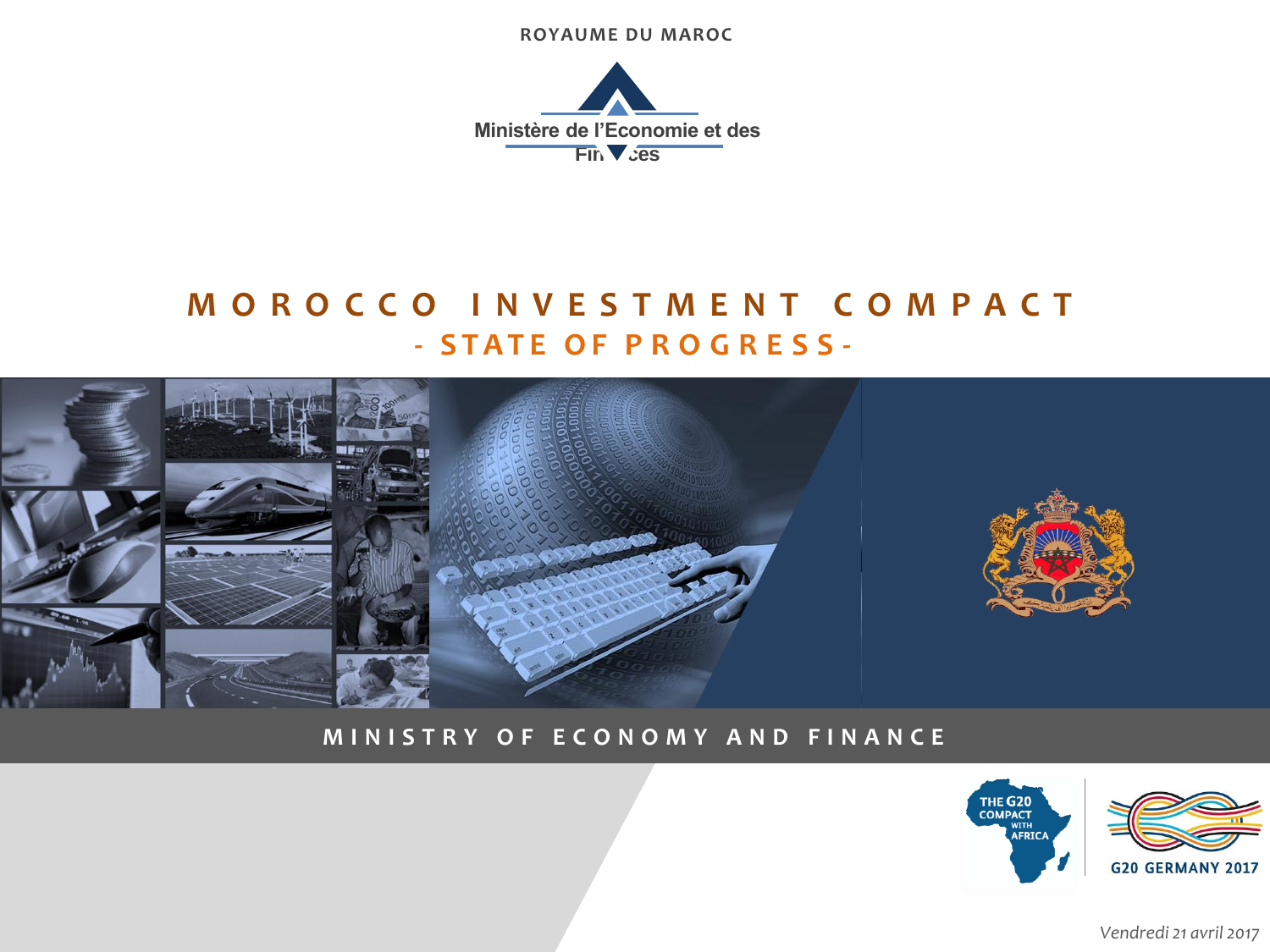

#### Ministère de l'Économie et des

Finances

### **Objectives of Morocco's economic strategy**

- **Achieving strong, sustainable, inclusive and job-rich growth with betterregional balance ;**
- **EXPLORERIER EXPLORERIES INTEGRY <b>Strengthening** the componitions **integration** into global value chains;
- **Accelerating the structural transformation of the economy by focusing on high-productivity sectors;**
- **Accelerating economic convergence to emerging countries' status.**

### **Morocco's Investment Compact - Main projects and reforms**

### **Macroeconomic framework :**

 **Continued fiscal consolidation and reforms of budgetary framework, PIM, subsidies,tax, pension system, PPPs,transition to a more flexible exchange rate…**

#### **Business framework :**

 **National Business Environment Strategy, Strengthening public-private synergies, Sectoral strategies, Strengthening dematerialization and the creation of one-stop shops, Simplification of the administrative procedures, Creation ofregulatory authorities, Improving financial information quality and transparency, Regulatory Convergence Program with the EU,APPI…**

### **Financing framework :**

 **Strategy to promote financial inclusion, deepening capital markets including hedging instruments, Strengthening and diversifying financing instruments for SMEs, Innovative instruments for infrastructure financing Promotion of financing for start-ups and innovative companies, microfinance…**